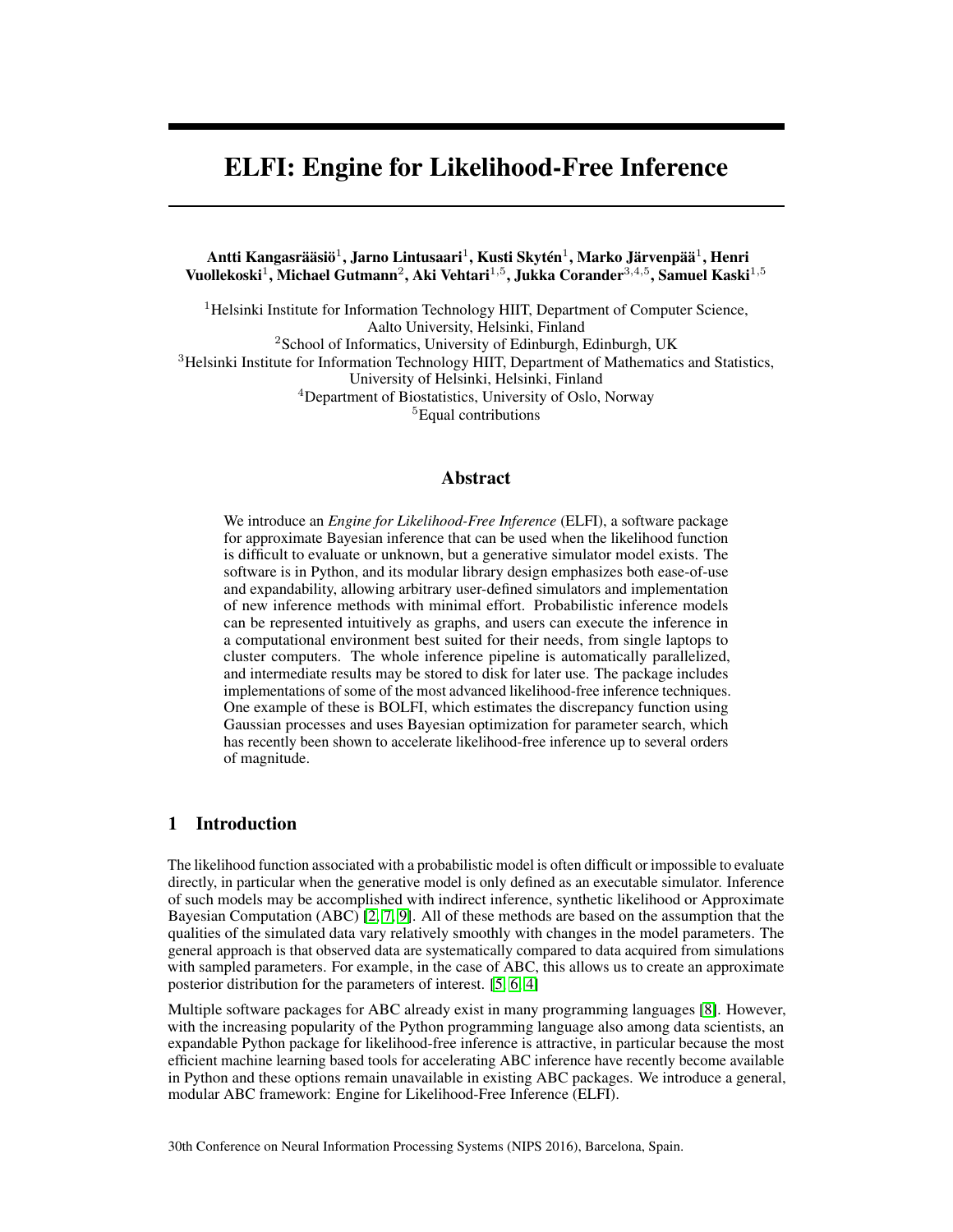## 2 Description of the software package

The ELFI Python package has been designed with three main requirements in mind. First ELFI is easy to use and features a user interface that allows the researcher to define the inference problem in the form of graphical models. This supports the intuitive creation of complex probabilistic models. In likelihood free inference (LFI), the probabilistic model contains parameters for which the likelihood is defined implicitly by a simulator model. The simulator may be any user-defined Python function or a binary executable that fulfils minimal interface requirements.

Second, any modern software should take advantage of the increasing number of processing units in computing hardware. Therefore, ELFI has been implemented so that running the user-defined simulator, the calculation of the similarity metric and feasible parts of the ABC algorithms, are automatically parallelized for distributed computing. The parallelization has been implemented with the Python package *Dask* [\[1\]](#page-2-3), which scales well from a laptop computer up to a distributed cluster environment.

Third, ELFI is modular and follows the object-oriented paradigm. The development and testing of new inference methods on top of the framework requires minimal effort and provides all the advantages of existing functionality, such as parallelization, handling the states of the pseudo random number generators and persisting results to disk. Due to the object oriented approach, one can readily extend existing functionality. Currently included LFI methods are the rejection sampling, the sequential Monte Carlo sampling and the Bayesian Optimization for Likelihood-Free Inference (BOLFI) framework, which has been shown to reduce the total computational burden by several orders of magnitude [\[3\]](#page-2-4).

ELFI is open-source under the liberal BSD3 license. This allows community effort in maintaining and further developing the library. While ELFI will remain in an active development by the authors, contributions are welcome and ELFI will give explicit credit to contributors.

More information including source code, documentation and examples can be found at the ELFI website: <http://elfi.readthedocs.io>.

#### 3 Example use case: Moving average model

As an example use case for ELFI, consider the MA(2) model [\[5\]](#page-2-1). The zero-mean MA(2) model is a moving average of three consecutive independent and identically distributed components of white noise  $(w_k)_{k \in \mathbb{Z}} \sim N(0, 1)$  such that

$$
x_t = w_t + \theta_1 w_{t-1} + \theta_2 w_{t-2} \tag{1}
$$

with parameters  $\theta_1, \theta_2 \in R$ . Given observations Y, inference of unknown parameters  $\theta_1, \theta_2$  is intractable due to the high stochasticity and difficult likelihood. In ELFI one could infer the parameters by defining a graph as in Figure 1: setting priors for  $\theta_1$  and  $\theta_2$ , defining a simulator (MA2) that depends on those parameters, defining summary statistics  $S1$  and  $S2$  (e.g. autocovariances) that



Figure 1: An example of a probabilistic model that ELFI uses to infer the parameters  $\theta_1$  and  $\theta_2$  in the MA(2) model.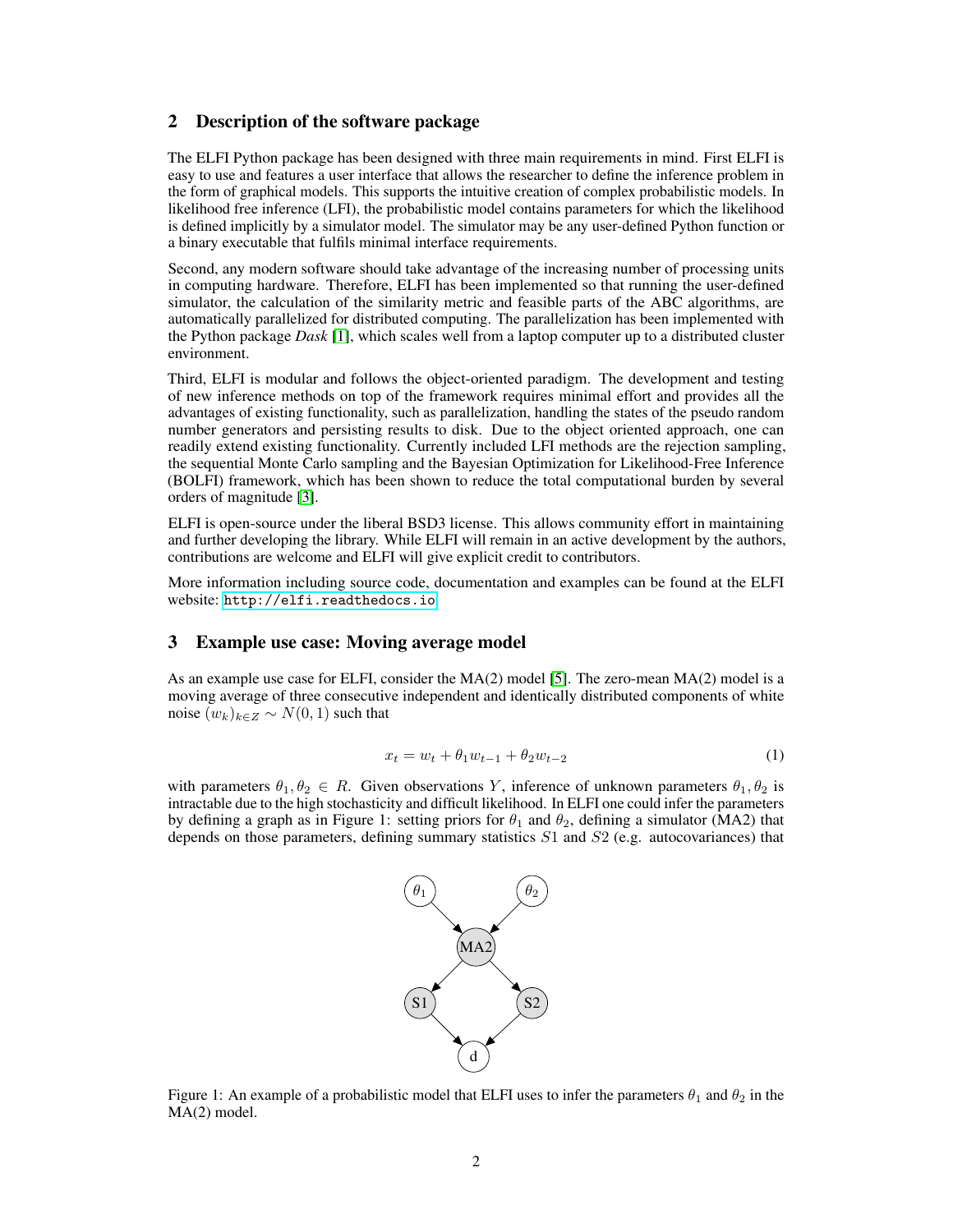depend on the simulated (and observed) data and finally a distance metric  $d$  that depends on the summary statistics. The user chooses an inference algorithm, and the computations are automatically parallelized. Given the simulator and the required summary statistics and discrepancy functions, the ELFI part of the inference can be done in few lines of legible Python code:

import elfi

```
# the simulator, summary statistics and discrepancy functions
from X import MA2, acov1, acov2, L2dist
# Model definition as nodes: name, operation and parents
t1 = elfi. Prior('t1', 'uniform', 0, 2)t2 = elfi. Prior('t2', 'uniform', 0, 2)
Y = elfi.Simulator('MA2', MA2, t1, t2, observed=y_obs)
S1 = elfi. Summary ('S1', acov1, Y)
S2 = elfi. Summary('S2', acov2, Y)
d = elfi.Discrepancy('d', L2dist, S1, S2)
# Inference algorithm (Quantile-based rejection sampling)
rej = elfi.Rejection(d, [t1, t2])
n_samples = 10000
results = rej.sample(n_samples, quantile=0.01)
# More advanced inference algorithm (BOLFI) using Gaussian process
gp_model = elif.GPyModel(input_dim=2, bounds=((0,2), (0,2)))bolfi = elfi.BOLFI(d, [t1, t2], n_surrogate_samples=150,
                 model=gp_model)
posterior = bolfi.infer()
```
Note that using just uniform priors renders the MA(2) case unidentifiable [\[5\]](#page-2-1). The graphical model syntax of ELFI supports also hierarchical priors, assuming the user has defined their distributions:

```
from X import Prior_t1, Prior_t2
# replace the definitions for priors in the above code
t1 = elfi. Prior('t1', Prior_t1, 2)
t2 = elfi. Prior('t2', Prior_t2, t1, 1) # t2 depends on t1
```
#### Acknowledgments

This work has been partly supported by the Academy of Finland (Finnish Centre of Excellence in Computational Inference Research COIN).

#### References

- <span id="page-2-3"></span>[1] Dask Development Team (2016). *Dask: Library for dynamic task scheduling*.
- <span id="page-2-0"></span>[2] Gourieroux, C., Monfort, A., and Renault, E. (1993). Indirect inference. *Journal of Applied Econometrics*, 8(S1):S85–S118.
- <span id="page-2-4"></span>[3] Gutmann, M. U. and Corander, J. (2016). Bayesian optimization for likelihood-free inference of simulatorbased statistical models. *Journal of Machine Learning Research*, 17(125):1–47.
- <span id="page-2-2"></span>[4] Lintusaari, J., Gutmann, M. U., Dutta, R., Kaski, S., and Corander, J. (2016). Fundamentals and recent developments in approximate Bayesian computation. *Systematic Biology*, in press.
- <span id="page-2-1"></span>[5] Marin, J.-M., Pudlo, P., Robert, C. P., and Ryder, R. J. (2012). Approximate Bayesian computational methods. *Statistics and Computing*, 22(6):1167–1180.